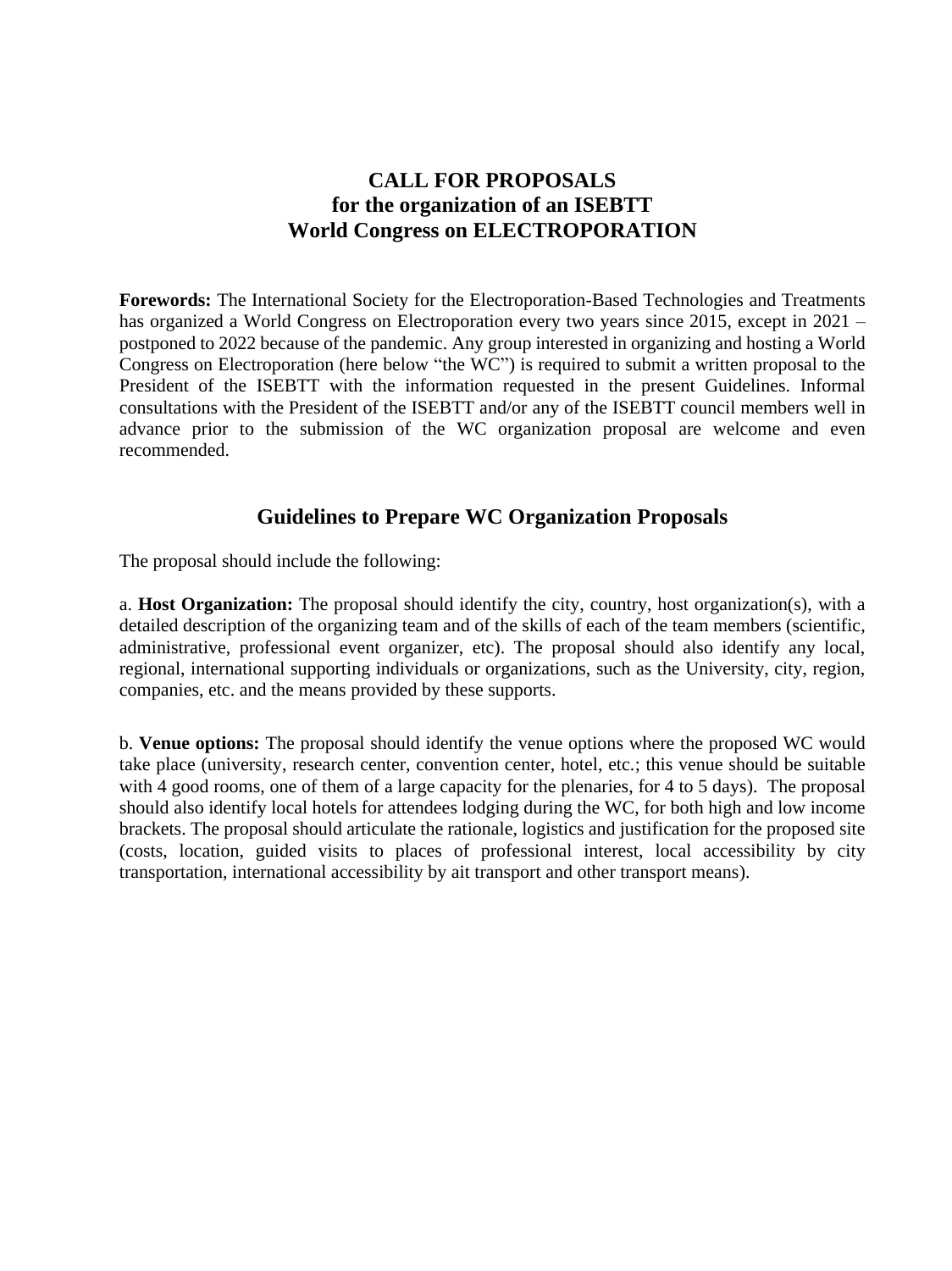c. **Tentative dates:** The proposal should provide 2 or 3 options for dates for the WC. It is important to offer flexibility in order to maximize attendance and participation. The proposing organization should make efforts to avoid potential conflicts with other events, holidays, and vacation times occurring in different parts of the world. The proposal should provide a justification for the chosen dates and times. Additionally, deadlines for participants to submit special sessions titles and abstracts for oral and poster communications should be clearly indicated to ensure a maximum quality event.

d. **Budget:** This essential component is necessary to evaluate the feasibility of the proposed WC. This budget should include:

estimates of sponsorship,

registration fees with a clear break-down of what is covered (and pro-rated amounts for students and professionals from academia, industry, and government agencies – the registration fees for all these categories must be approved by the ISEBTT Council),

number of expected participants,

number of invited speakers and the anticipated level of support provided to invited speakers,

facility usage costs (including the costs for audiovisual support, security, and any other service provided in the facility),

cost for the rooms and lunches for the two ISEBTT council meetings,

costs of the welcome reception and the gala dinner, and all other pertinent items (including the cost of the WC awards, for which external financing/donations are not only welcome but also expected,

potential costs for dissemination of the information about the WC (leaflets, brochures, electronic means, …),

potential costs for cancellation (or postponement) of the event in a case of force majeure.

## **Additional comments:**

i. All attendees should pay a registration fee, directly or indirectly (e.g. invited plenary lecturers).

ii. The local host must make all possible efforts not to be at a loss. Any remaining funds will be transferred to the ISEBTT account and will permit the other actions of the ISEBTT (support to ISEBTT sponsored schools, support to future workshops, maintenance of the website, etc).

iii. All organization items will have to be discussed with the ISEBTT President and/or Secretary, the ISEBTT Treasurer and the International Organizing Committee (see below). Under these premises, ISEBTT will guarantee the coverage of any unexpected financial loss.

iv. Information about the WC should be disseminated at all times on a dedicated website. Other tools for dissemination should include brochures, booklets, CDs, memory sticks, and the costs should be included in the budget.

v. The WC should give the opportunity for ample participation of individuals from academia including students; industry, health care suppliers, biological suppliers, food processors, equipment manufacturers, etc. ; and selected government/non-government agencies.

e. **Chair of the WC:** The proposal should identify an overall **lead organizer/chair** that will be responsible for the organization of the WC. The lead WC organizer will serve as the liaison between the **Local Organizing Committee** (identified in the proposal) and the **International Organization Committee** that includes the chairs of the two previous WC and the ISEBTT President, Past-President and President-Elect. The International Organization Committee will help the lead organizer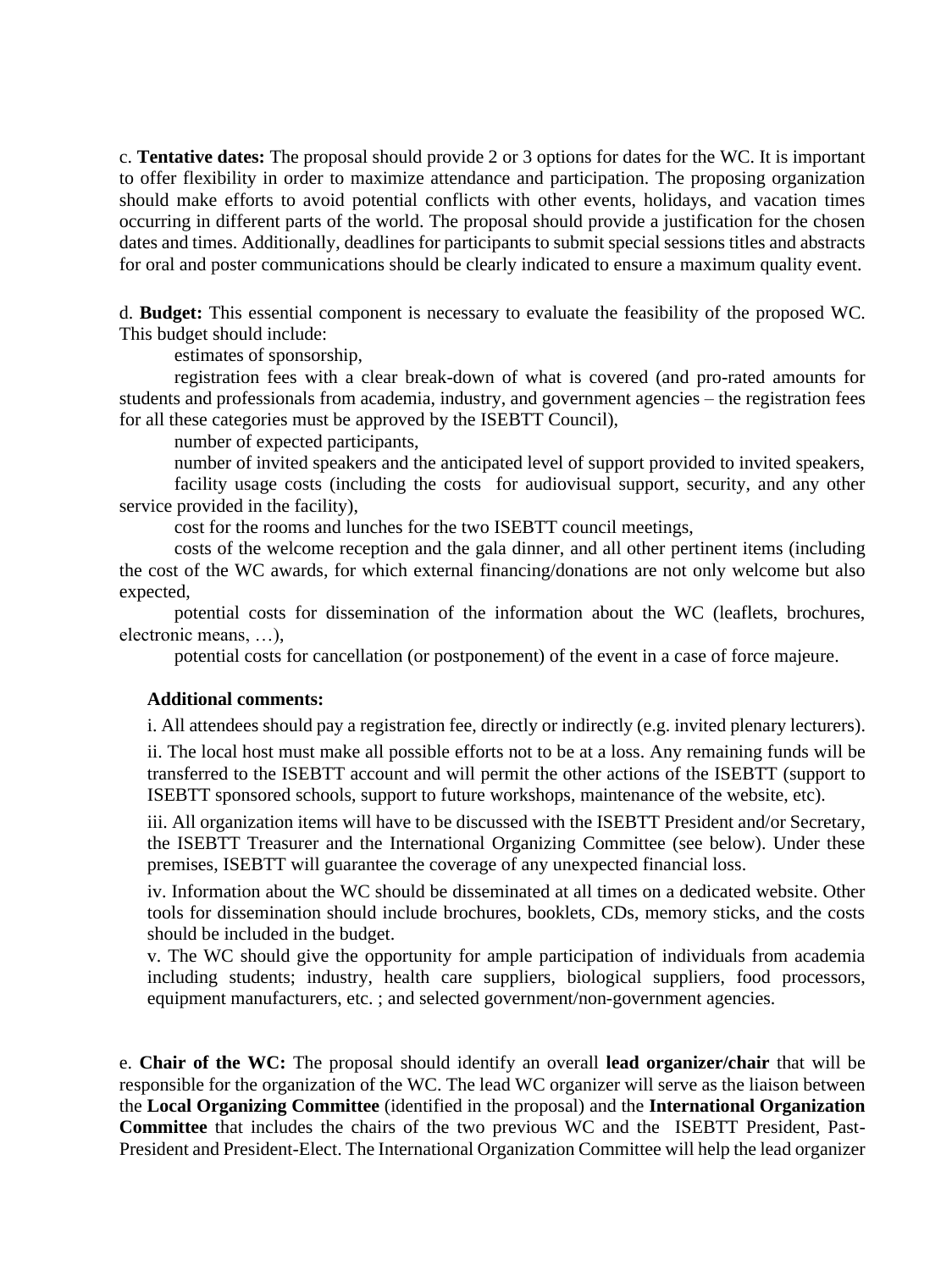in setting an **International Advisory Committee** (that will help in evaluating oral and poster communication submissions), in recommending qualified speakers for various sessions, and in reviewing special sessions proposals. An Awards Committee will also be designated by the Local Organizing Committee to judge oral and poster presentations by Early Career Investigators. The Local Organizing Committee may choose to form a separate industry committee for fundraising purposes and reviewing the impact of the scientific program within the industrial sector.

f. **WC duration and format:** The WC shall last preferably from Sunday to Thursday (it is recommended to follow previous WC timetables). WC should include oral and posters presentations, break-out sessions focusing on relevant hot topics, special sessions proposed by ISEBTT members (a specific call must be organized by the Local Organizing Committee), and any other session that would be approved by the International Organizing Committee.

g. **Marketing Strategy:** It is required to indicate how the WC will be promoted and what efforts will be made to secure the expected attendance. The organizers should also provide room for post-WC evaluations on the WC website. The evaluations by the attendants are essential to improve the quality of future WC and to identify the value to the attendees. The summary of the survey should be shared with the International Organizing Committee within two months after the WC.

h. **Educational course:** It is welcome that the Local Organizing Committee will propose educational presentations, preferably on Sunday afternoon (refer to  $4<sup>th</sup>$  WC schedule).

**Timetable** for planning and proposing a WC organization submission

**At any time**: informal contacts with the ISEBTT President or President-Elect for future WCs are welcome and even recommended.

**SPECIFICALLY, for the ISEBTT 5<sup>th</sup> WC on Electroporation in 2024** (specific dates will be provided for 2026, 2028, etc. WCs on due times):

January 18<sup>th</sup> 2022: Official launch of the Call for 2024 WC proposals.

March 1<sup>st</sup> 2022: **Informal expressions of interest due**. A brief letter of intent should be submitted to the ISEBTT President and/or President-Elect. Please contact Lluis M. MIR [\(luis.mir@cnrs.fr\)](mailto:luis.mir@cnrs.fr) and(or) Javier Raso [\(jraso@unizar.es\)](mailto:jraso@unizar.es).

March 15<sup>th</sup> 2022: the Council will ask for complete bids to a number of the groups that declared their interest**.** 

May 15<sup>th</sup>, 2022: DEADLINE for submitting complete Formal Proposals clearly identifying the selected venue, detailed budget, etc. as listed here above. Please contact Lluis M. MIR [\(luis.mir@cnrs.fr\)](mailto:luis.mir@cnrs.fr) and(or) Javier Raso [\(jraso@unizar.es\)](mailto:jraso@unizar.es).

By June 1<sup>st</sup> 2022: ISEBTT evaluates the submitted proposals and ranks them.